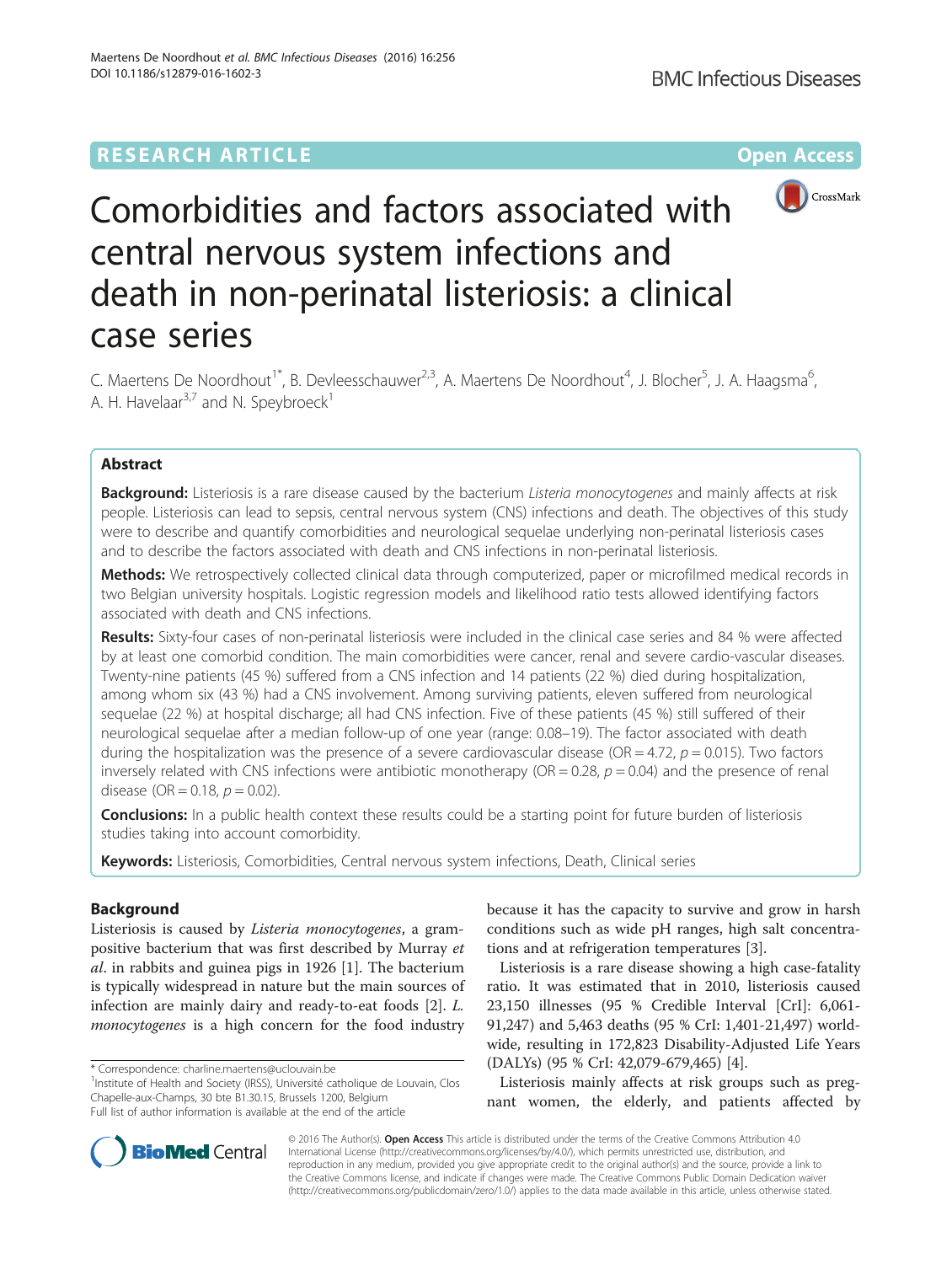comorbidities such as cancer or transplantation [\[5](#page-7-0)]. Comorbidity can be defined as the presence of any clinical condition which qualifies for formal classification as a disease additional to listeriosis. Three types of comorbidities can be distinguished: 1) unrelated (diseases/conditions happening by chance on the same patient); 2) indirectly related (diseases/conditions with common risk factors while pathophysiology is unrelated); and 3) directly related (when pathophysiology shows that one condition can be regarded as natural consequence or parallel manifestation of the other condition) [\[6](#page-7-0)].

Listeriosis typically affects patients with underlying diseases and can cause severe symptoms such as sepsis or central nervous system (CNS) infections, possibly leading to lifelong consequences or death [\[5](#page-7-0), [7](#page-8-0)]. It is therefore important to identify high risk populations and identify risk factors linked with CNS infections and death caused by listeriosis.

The aims of our study were 1) to identify and quantify the comorbidities underlying listeriosis cases, 2) to describe the factors associated to death and CNS infections and 3) and to describe and quantify the neurological sequelae associated to non-perinatal listeriosis.

### **Methods**

## Data collection

We collected information about listeriosis cases in two Belgian university hospitals: 'Le centre hospitalier universitaire' (CHU) in Liège in the period 2003-2013 and 'Les cliniques universitaires saint Luc' (UCL) in Brussels in the period 1978-2014 (April). We collected retrospective data through computerized, paper or microfilmed medical records. We extracted general information (date of hospital and discharge admission), information on the patients characteristics (age, gender, weight, height), information on medical and surgical antecedents, characteristics of the patient at admission, blood and cerebrospinal fluid culture characteristics at admission, treatment received against listeriosis, outcome of listeriosis and information about follow-up.

The listeriosis cases were detected by laboratories included in each hospital and listeriosis was defined when Listeria monocytogenes was isolated from a sterile site (blood, cerebrospinal fluid or aortic wall).

All collected data are available in Additional file [1](#page-7-0).

#### Statistical analyses

We evaluated the association between death during hospitalization and CNS infections, and various potential risk factors based on literature review, i.e., age at hospital admission, presence of a severe cardiovascular disease, antibiotic monotherapy, gender, blood pressure, diabetes mellitus, immunosuppressive therapy, cancer, alcoholism, renal disease, HIV infection, hepatic disease, auto-immune disease, immunocompromised status, neutrophil and lymphocyte count in blood, C-Reactive Protein (CRP), creatinine, and blood platelets, using univariable logistic regression analyses. All covariates with a p-value <0.10 were subsequently included in a multivariable logistic regression model. The two final models were chosen based on the Likelihood Ratio Test using a backward inclusion methodology, testing for the significance of elimination of the variable at each stage. We only retained significant variables in the final models. For death we started with a full model including antibiotic monotherapy, age at admission, hepatic disease, severe cardiovascular disease, renal disease and transplantation. For CNS infection we started with a full model including antibiotic monotherapy, immunosuppressive therapy and renal disease.

We performed a t-test for equal variances to compare mean age in antibiotic bi-therapy and antibiotic monotherapy groups.

We applied a Mann-Whitney test to compare time until antibiotic therapy between CNS infection cases and non CNS infection cases.

We performed the analyses with SPSS 22.0 [[8\]](#page-8-0).

## Results

We identified 16 non-perinatal listeriosis cases in CHU and 105 listeriosis cases in UCL. Fifty-seven cases were excluded from the analysis (33 were not isolated from a sterile site, 16 medical records were unavailable because too old, 2 were duplicates, 6 were perinatal cases) (Fig. [1](#page-2-0)).

Among the remaining 64 cases, 34 patients were male (53 %) and the median age was 62 years (Interquartile interval 53-72) (Fig. [2\)](#page-2-0) (Additional file [1](#page-7-0)).

All patients, except one, were hospitalized. The median duration of hospitalization was 22 days (range: 2– 187) (Fig. [3\)](#page-3-0). The exact source of contamination was never identified, only one patient reported having eaten camembert but the contamination of the cheese was not analyzed. Thirteen patients (20 %) were previously hospitalized within the four weeks of hospital admission, which could suggest a nosocomial infection.

#### Clinical data

We found that among the 64 people affected by acquired listeriosis, most frequent comorbidities were ongoing immunosuppressive treatment (53 %), cancer (34 %), severe cardiovascular disease (30 %) and renal disease (27 %). 84 % of the patients were affected by at least one comorbidity (Table [1](#page-3-0)). One patient was 3 months pregnant at admission.

The immunosuppressive treatments were anti-rejection treatment  $(n = 13, 32 \%)$ , chemotherapy  $(n = 11, 27 \%)$ , radiotherapy  $(n = 1, 2, 8)$ , corticosteroids  $(n = 13, 32, 8)$ ,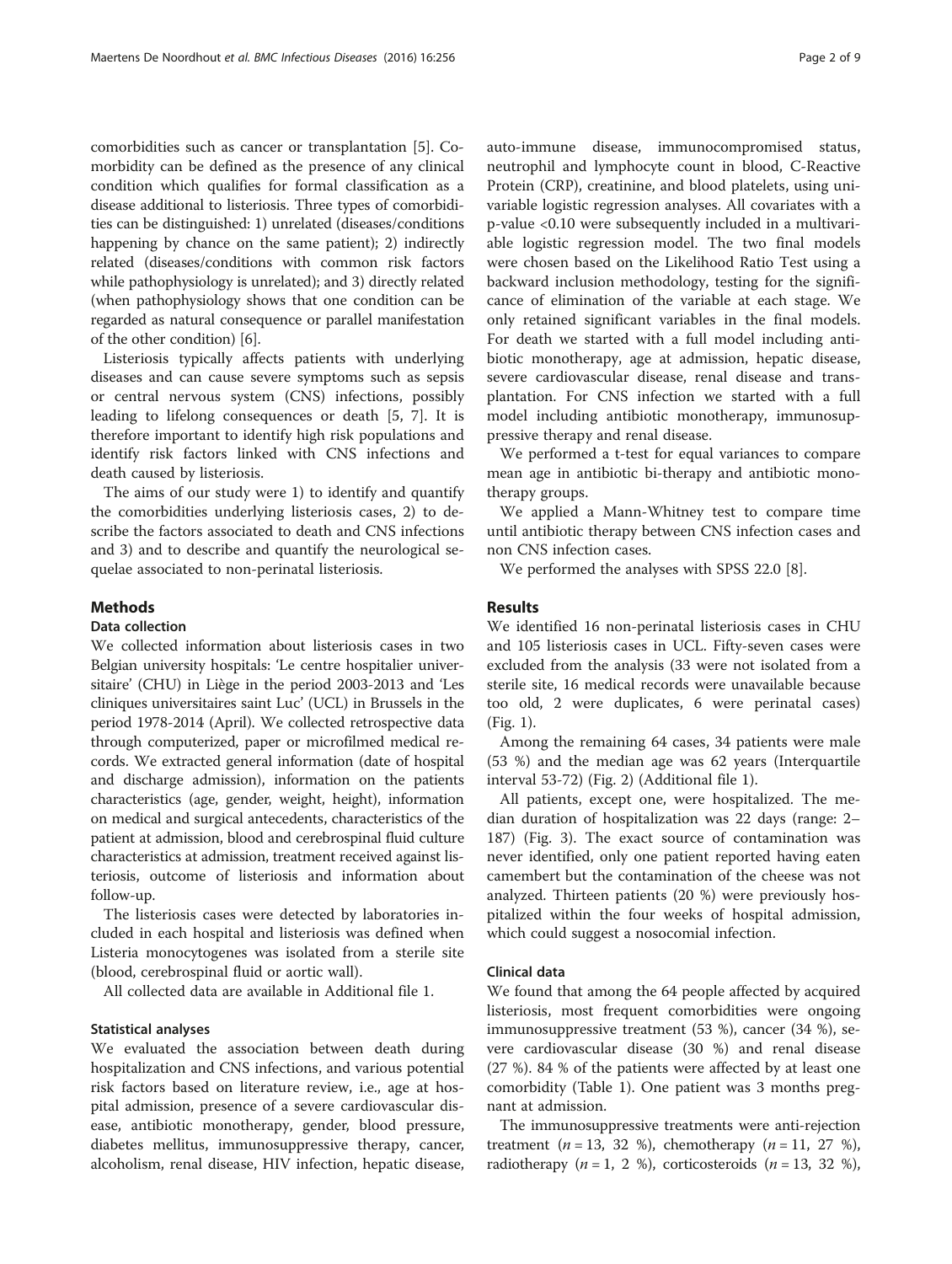<span id="page-2-0"></span>

infliximab ( $n = 2, 5$  %). The encountered cancers were colon ( $n = 3$ , 14 %), liver ( $n = 3$ , 14 %), breast ( $n = 3$ , 14 %), lung (*n* = 2, 10 %), leukemia (*n* = 5, 24 %), myeloma (*n* = 1, 5 %), lymphoma ( $n = 3$ , 14 %) and melanoma ( $n = 1, 5$  %). The severe cardiovascular diseases  $(n = 19)$  were heart transplantation, heart transplantation followed by a triple bypass of the transplanted heart followed by high blood pressure, heart transplantation followed by multiple myocardial infractions and high blood pressure, double heart transplanted, heart transplantation, angina pectoris and

high blood pressure treated with cardiac bypass, angina pectoris, ischemic heart disease followed by a heart transplantation and followed by an aortic bypass, myocardial infarction caused by a ischemic heart disease, myocardial infarction followed by cardiac decompensation, obstructive hypertrophic heart disease and essential hypertension treated by pacemaker, obstructive hypertrophic cardiomyopathy, cardiac decompensation, cardiac decompensation treated by pacemaker, cardiac decompensation treated by bypass but remaining high blood pressure, aortic

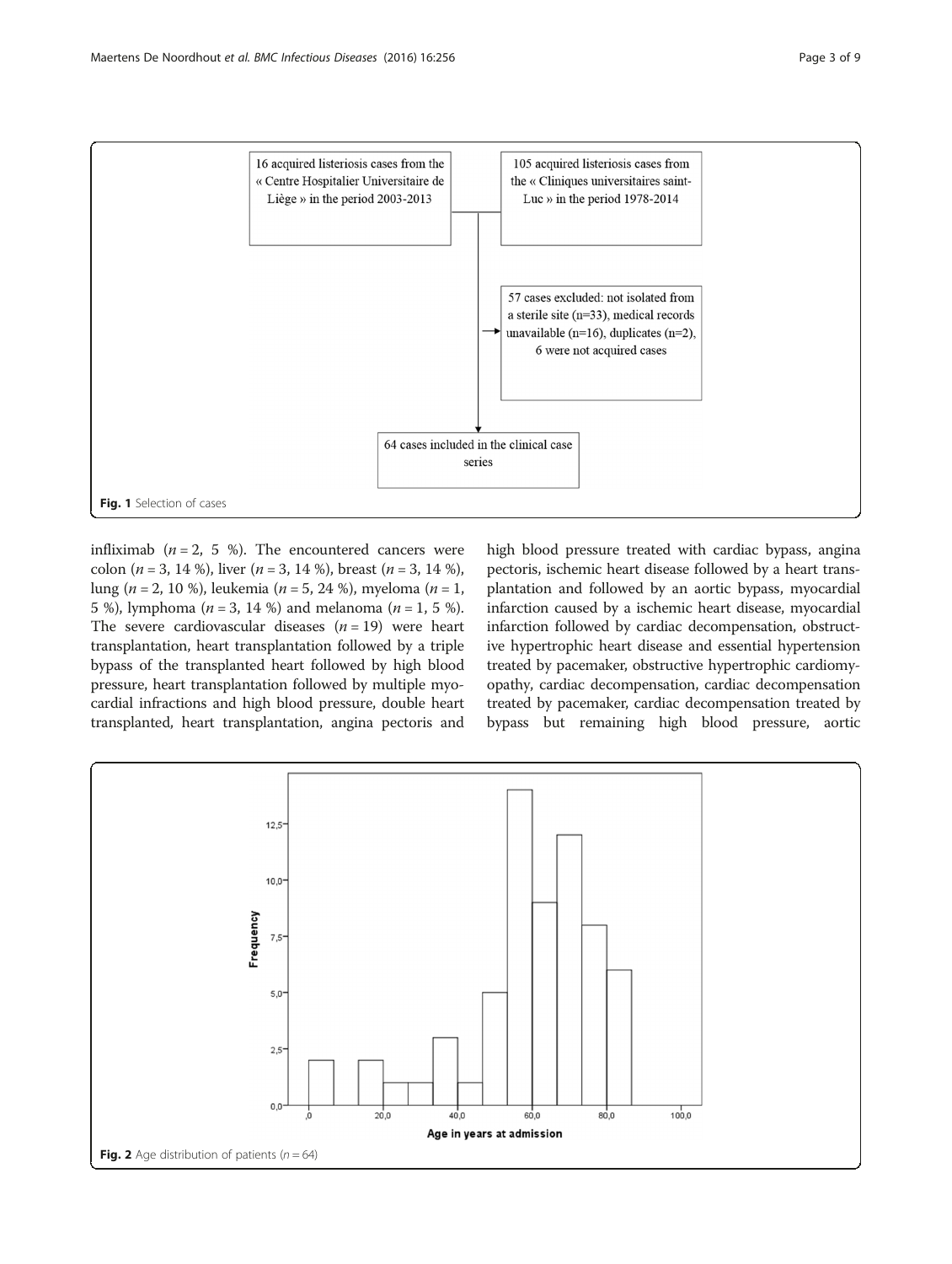<span id="page-3-0"></span>

insufficiency, aortic dissection and high blood pressure, aortic insufficiency, aortic insufficiency.

The renal diseases were kidney transplantation ( $n = 6$ , 35 %), chronic renal disease ( $n = 7, 41$  %), polycystic kidney ( $n = 1$ , 6 %), end stage renal (dialysis) disease ( $n = 2$ , 12 %), Raynaud disease with cystic kidney  $(n = 1, 6, 6)$ . The hepatic diseases were congestive hepatopathy ( $n = 2$ , 20 %), chronic hepatitis ( $n = 1$ , 10 %), hepatitis C ( $n = 4$ , 40 %), liver transplantation  $(n = 1, 10, 8)$ , liver cancer  $(n = 2, 20 \%)$ .

Sixty-four percent of the patients were immunocompromised by treatment, cancer or HIV.

Table 1 Comorbidities and factors associated with listeriosis cases  $(n = 64)$ 

| Comorbidity                   | Ν  | %    |
|-------------------------------|----|------|
| Immunosuppressive therapy     | 34 | 53.1 |
| Cancer                        | 22 | 34.4 |
| Severe cardiovascular disease | 19 | 29.7 |
| Renal disease                 | 17 | 26.6 |
| Transplantation <sup>a</sup>  | 12 | 18.8 |
| Hepatic disease               | 11 | 17.2 |
| No recognized comorbidities   | 10 | 15.6 |
| Diabetes mellitus             | 8  | 12.5 |
| <b>HIV</b>                    | 6  | 9.4  |
| Auto-immune disease           | 5  | 7.8  |
| Alcoholism                    | 3  | 4.7  |
| Pregnancy                     | 1  | 1.6  |

 $a$  Kidney (6), heart (5), Liver (1)

Nine patients (14 %) did not suffer from any comorbidity. Among these patients the median age was 41.5 (range: 1.3-75.1), 7 patients (78 %) had CNS infection, 6 (67 %) had neurological sequelae at hospital discharge. One died 19 years after hospital discharge.

Among all cases, the most frequent symptoms at admission were fever  $(>38 \text{ °C})$  (77 %), diarrhea (23 %) and vomiting (13 %). For 20 patients, the median duration between appearance of symptoms and admission at hospital was 3 days (range: 1–25). Two patients were infected during their hospitalization after 26 and 11 days respectively (Fig. 3). The first patient was a man hospitalized for a heart transplantation and the second was a woman hospitalized for a breast implant removal.

L. monocytogenes caused a central nervous system infection in 29 patients (45 %). Twenty-seven neurological cases were confirmed by positive CSF culture and two by neuroimaging. The mean CSF protein level was 252.6 (sd 227.8) mg/L, the median CSF lymphocytes percentage was 40 (range: 2-88) and the median CSF monocytes percentage was 6 (range: 5.5-6).

Among the neurological cases, the classical triad for meningitis of neck stiffness, fever and altered mental status were present among eight (28 %) of cases. In addition, 14 (48 %) had headaches, five (17 %) seizures, six (21 %) were aphasic, six (21 %) showed hemiparesis, seven (24 %) had cranial nerve palsies, four (14 %) had nystagmus, five (17 %) suffered from dysarthria and seven (24 %) had limb and gait ataxia.

The initial reported listeriosis manifestations were: sepsis for 37 (58 %) patients, endocarditis for one (2 %),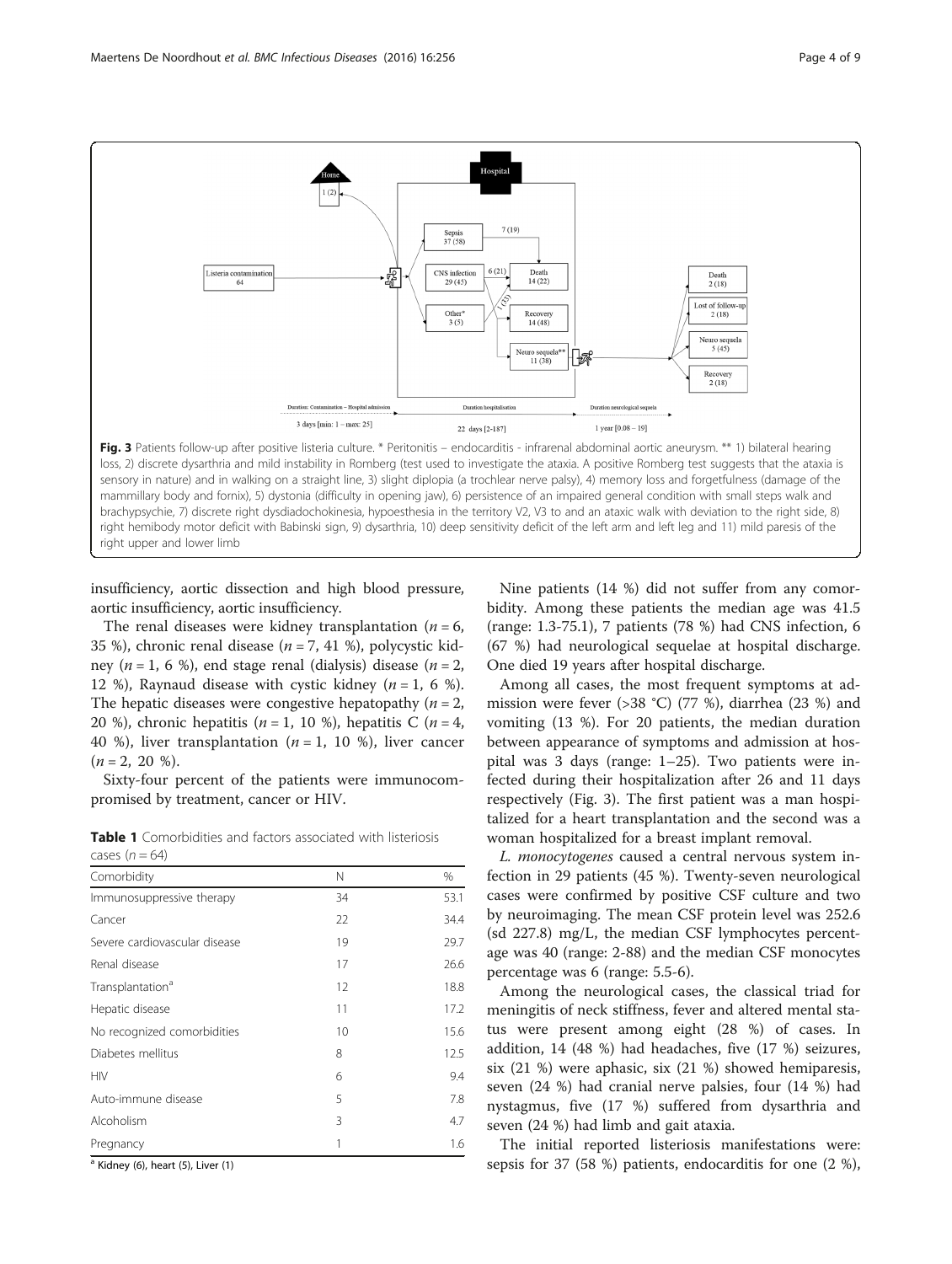peritonitis for one (2 %), infrarenal abdominal aortic aneurysm for one (2 %), meningitis for 14 (22 %), meningo-encephalitis for ten (19 %) and rhomboencephalitis for one (2 %). One patient suffered from both brain abscess and rhombo-encephalitis (2 %), one patient suffered from both brain abscess and meningoencephalitis (2 %), one patient suffered from both brain abscess and encephalitis (2 %) and one patient suffered from both brain abscess and meningitis (2 %).

Five patients (8 %) suffered from both meningitis and sepsis, four patients of meningo-encephalitis and sepsis (6 %), one of encephalitis and sepsis (2 %). For one patient who suffered of sepsis, L. monocytogenes was also isolated from his hip prosthesis joint (Fig. [3](#page-3-0)).

In total 56 patients (92 %) received a parenteral antibiotic therapy during hospitalization. Among the 56 patients, 59 % received a bi-therapy for against listeriosis, mostly ampicillin and with gentamycin. We did not find any significant association between age at admission and the administration of parenteral antibiotic bi-therapy  $(p = 0.738)$ . Four neurological cases  $(14 \%)$  received a neurosurgical therapy: three external ventricular derivations of the cerebral fluid and one ventriculostomy. No patient who developed brain abscesses was operated.

If we assume that antibiotic therapy was implemented at admission, we did not find significant difference of time until antibiotic therapy between CNS infection cases (median 3.5 days, min-max 1-8 days) and non CNS infection cases (median 3 days, min-max 0-25) (U Mann-Whitney 53,  $p = 0.943$ ).

The patient with endocarditis was initially treated against Candida (fluconazole). Then after he underwent an explanation of the left aorto-femoral prosthesis and of the left crossed femoral prosthesis and an implementation of a homograft left axillary-femoral. The patient died during hospitalization.

The patient with a *L. monocytogenes* aneurysm was successfully operated for a replacement of the abdominal aorta (cadaveric allograft) during the hospitalization.

The patient for whom *L. monocytogenes* was isolated from the hip prosthesis joint was successfully treated with parenteral gentamycin associated with a surgical scrub of the hip prosthesis.

During hospitalization 14 patients (22 %) died, among whom 6 (38 %) had a CNS infection. Listeriosis was linked to all death at hospital.

## Factors associated with CNS infections and death

In the univariate analysis, the factors associated with neurological listeriosis were antibiotic monotherapy (OR  $= 0.31, 95 % CI 0.10-0.93, p = 0.036$  and the presence of a renal disease (OR = 0.27, 95 % CI 0.08-0.95,  $p = 0.042$ ) (Table [2](#page-5-0)). Both variables were retained by the multivariable model (presence of a renal disease (OR =  $0.18$ , 95 %)

CI 0.04-0.79,  $p = 0.020$ ), antibiotic monotherapy (OR = 0.28, 95 % CI 0.09-0.92,  $p = 0.04$ ).

In the univariate analysis, the factors associated with death during the hospitalization were the presence of a severe cardiovascular disease (OR = 4.73, 95 % CI 1.35- 16.54,  $p = 0.015$ ), the presence of a hepatic disease (OR  $= 4.07, 95 % CI 1.02-16.30, p = 0.047$  and the presence of a renal disease (OR = 4.0, 95 % CI 1.14-14.05,  $p =$ 0.031) (Table [3](#page-6-0)). At a multivariable level and based on the likelihood ratio test only the presence of a severe cardio-vascular disease (OR = 4.73, 95 % CI 1.35-16.54,  $p = 0.015$ ) was significant.

## Neurological sequelae

Among the surviving patients, eleven (22 %) suffered from at least one sequela at discharge. The median age of patients affected by neurological sequelae was 51.1 (range 83.1) years. Among these patients, six (54 %) did not suffer of any recognized comorbidity but all suffered of CNS infection. One of the two children included in the study suffered of neurological sequelae.

The neurological sequelae were: bilateral hearing loss, discrete dysarthria and mild instability in Romberg (test used to investigate the ataxia. A positive Romberg test suggests that the ataxia is sensory in nature) and in walking on a straight line, slight diplopia (a trochlear nerve palsy), memory loss and forgetfulness (damage of the mammillary body and fornix), dystonia (difficulty in opening jaw), persistence of an impaired general condition with small steps walk and brachypsychie, discrete right dysdiadochokinesia, hypoesthesia in the territory V2, V3 to and an ataxic walk with deviation to the right side, right hemibody motor deficit with Babinski sign, dysarthria, deep sensory deficit of the left arm and left leg and mild paresis of the right upper and lower limb.

Among these eleven patients, two were lost to followup, two died (of a ischemic heart disease and of an unknown cause) after 3 and 19 years of follow-up and five still suffered from their neurological sequelae at the last contact with neurologist (median follow-up: 1 [range: 0.08–19] years (Fig. [3\)](#page-3-0).

## **Discussion**

Among the 64 patients, 84 % suffered from an underlying disease. The main comorbidities affecting nonperinatal listeriosis cases were cancer, renal and severe cardio-vascular diseases and undergoing immunosuppressive therapy. In total, 19 % of the patients included in the clinical case series were transplanted and one patient was infected only six days after the cardiac transplantation. In all cases, the source of infection was unknown. However 20 % of the patients were previously hospitalized for 4 weeks before admission which could suggest that the infection was nosocomial. The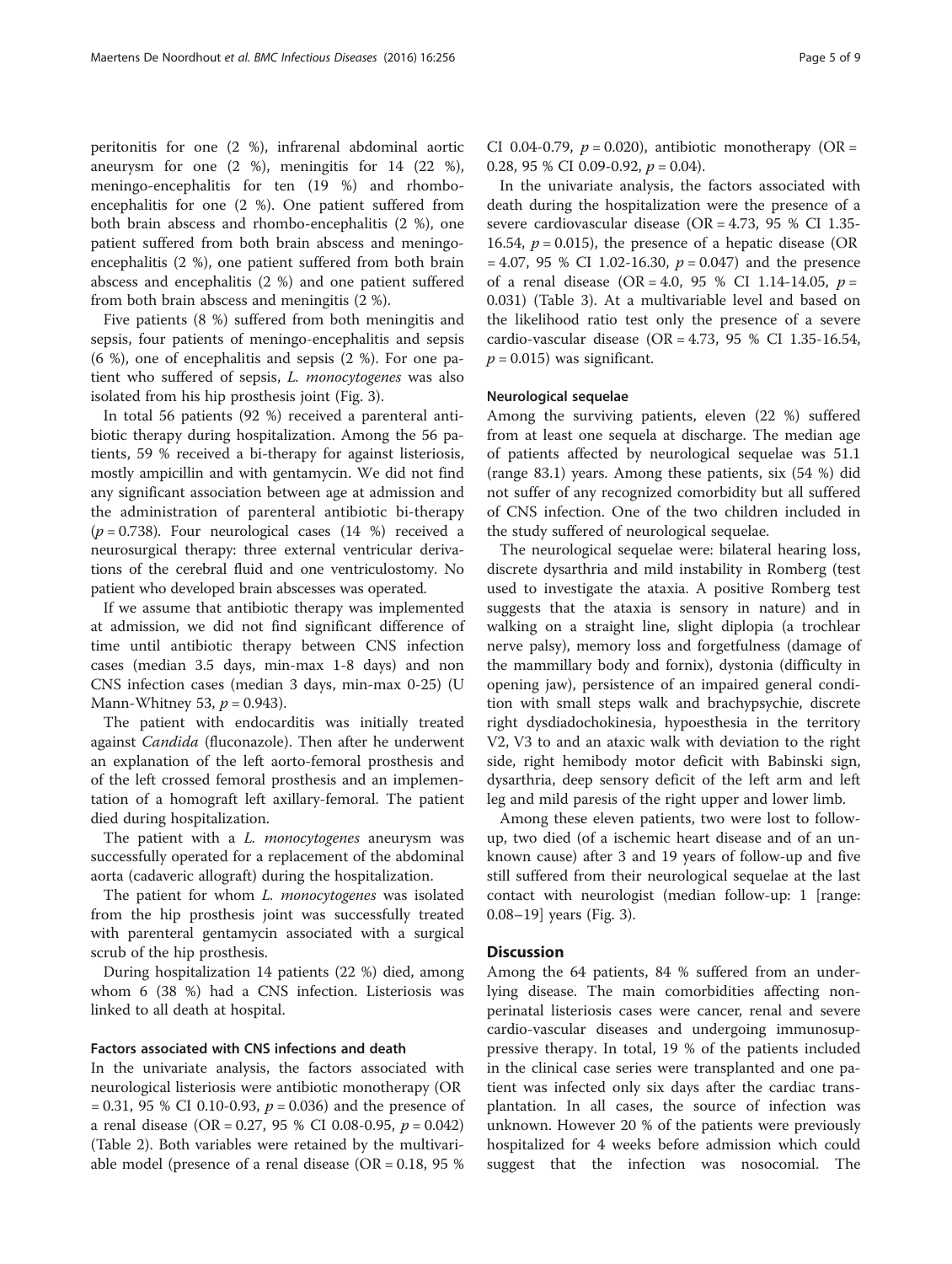<span id="page-5-0"></span>

| <b>Table 2</b> Comorbidities and factors associated with neurological listeriosis - Univariate logistic analysis |  |  |  |  |
|------------------------------------------------------------------------------------------------------------------|--|--|--|--|
|                                                                                                                  |  |  |  |  |

|                                                      | Neurological listeriosis ( $n = 29$ ) |              | Not Neurological listeriosis ( $n = 35$ ) |                |            |                 |
|------------------------------------------------------|---------------------------------------|--------------|-------------------------------------------|----------------|------------|-----------------|
|                                                      | N                                     | $\%$         | $\mathsf{N}$                              | $\%$           | OR         | 95 % CI         |
| Monotherapy ( $n = 57$ )                             | 11                                    | 42.3         | 23                                        | 71.9           | 0.31       | $0.10 - 0.93**$ |
| Male                                                 | 14                                    | 48.3         | 20                                        | 57.1           | 0.70       | $0.26 - 1.88$   |
| Saint Luc hospital                                   | 23                                    | 79.3         | 29                                        | 82.9           | 0.79       | $0.27 - 2.79$   |
| Diabetes mellitus                                    | $\overline{2}$                        | 6.9          | 6                                         | 17.1           | 0.36       | $0.07 - 1.93$   |
| Immunosuppressive therapy                            | 12                                    | 41.4         | 22                                        | 62.9           | 0.42       | $0.15 - 1.14$   |
| Cancer                                               | 11                                    | 37.9         | 11                                        | 31.4           | 1.33       | $0.47 - 3.76$   |
| Alcoholism                                           | 1                                     | 3.4          | $\overline{2}$                            | 5.7            | 0.59       | $0.05 - 6.85$   |
| Renal disease                                        | 4                                     | 13.8         | 13                                        | 37.1           | 0.27       | $0.08 - 0.95**$ |
| HIV infection                                        | $\overline{2}$                        | 6.9          | 4                                         | 11.4           | 0.57       | $0.10 - 3.38$   |
| Transplantation                                      | 3                                     | 10.3         | 9                                         | 25.7           | 0.33       | $0.08 - 1.37$   |
| Severe cardiovascular disease                        | 6                                     | 20.7         | 13                                        | 37.1           | 0.44       | $0.14 - 1.37$   |
| Hepatic disease                                      | 3                                     | 10.3         | 8                                         | 22.9           | 0.40       | $0.09 - 1.63$   |
| Auto-immune disease                                  | $\mathbf{1}$                          | 3.4          | $\overline{4}$                            | 11.4           | 0.28       | $0.03 - 2.63$   |
| Immunocompromised status                             | 16                                    | 55.2         | 25                                        | 71.4           | 0.49       | $0.18 - 1.38$   |
|                                                      | Mean                                  | SD           | Mean                                      | SD             | ${\sf OR}$ | 95 % CI         |
| Age in years at admission                            | 57.6                                  | 19.5         | 60.6                                      | 19.1           | 0.99       | $0.97 - 1.02$   |
| BMI $(n = 33)$                                       | 23.6                                  | 5.6          | 24.8                                      | 5.3            | 0.96       | $0.83 - 1.10$   |
| Systole at admission (mmHg) $(n = 55)$               | 129.2                                 | 32.9         | 123.3                                     | 30.2           | 1.01       | $0.99 - 1.03$   |
| Diastole at admission (mmHg)                         | 75.0                                  | 12.1         | 70.8                                      | 19.1           | 1.02       | $0.98 - 1.05$   |
| % neutrophil in blood at admission ( $n = 41$ )      | 74.1                                  | 25.3         | 74.0                                      | 19.1           | 1.00       | $0.97 - 1.03$   |
| % lymphocytes in blood at admission ( $n = 37$ )     | 15.5                                  | 17.6         | 14.0                                      | 9.3            | 1.01       | $0.96 - 1.06$   |
| CRP mg/dl at admission $(n = 47)$                    | 31.9                                  | 33.5         | 34.2                                      | 18.3           | 0.10       | $0.99 - 1.01$   |
| Creatinine in blood at admission mg/L ( $n = 60$ )   | 2.8                                   | 3.0          | 4.6                                       | 9.9            | 0.96       | $0.86 - 1.06$   |
| Blood platelets at admission/L $(10^3)$ ( $n = 56$ ) | 209.8                                 | 95.4         | 254.8                                     | 372.0          | 1.00       | $0.99 - 1.00$   |
|                                                      | Median                                | Range        | Median                                    | Range          | OR         | 95 % CI         |
| % neutrophil in CSF $(n = 20)$                       | 71.5                                  | 35.0-94.0    | 79.0                                      | 8.5-94.6       | 1.00       | $0.96 - 1.04$   |
| % lymphocytes in CSF $(n = 8)$                       | 40.0                                  | 2.0-88.0     | $\sqrt{2}$                                | $\overline{1}$ | $\sqrt{2}$ | 7               |
| Glucose in CSF (mg/dL) $(n = 10)$                    | 31.0                                  | $0.4 - 74.0$ | $\prime$                                  |                |            |                 |
| Protein in CSF (mg/L) $(n = 14)$                     | 164.5                                 | 27.0-732.0   |                                           |                |            |                 |
| Admission year                                       | 1998                                  | 1983-2013    | 2006                                      | 1978-2014      | 0.95       | $0.90 - 1.02$   |

 $**$ p-value < 0.05

incubation time of L. monocytogenes is very variable which makes the identification of the source of infection difficult [\[9](#page-8-0)].

Despite most non-perinatal listeriosis cases are people with comorbid conditions, the study also indicated that neurological listeriosis can affect people without (known) underlying diseases and very young immunocompetent children. Other recent case reports also revealed that listeriosis can affect very young children and that an appropriate treatment at the onset, based on intravenous ampicillin in the first line therapy, can avoid the spread of the infection in the patient [[10](#page-8-0)–[13\]](#page-8-0).

To our knowledge this is the first study identifying factors associated with death and CNS infection. We

identified that people who received a parenteral antibiotic monotherapy suffered a CNS infection less frequently than people who received a combination therapy (ampicillin and an aminoglycoside). An explanation could be that patients with neurological listeriosis have more severe initial clinical symptoms and therefore received more often broad-spectrum antibiotic therapy at admission. Although combination therapy is often promoted in patients older than 50 years, we did not find any significant association between age at admission and the administration of parenteral antibiotic monotherapy [[14\]](#page-8-0). Time until antibiotic therapy is started could also be a significant factor of CNS infection. We collected information on time of appearance of symptoms for 20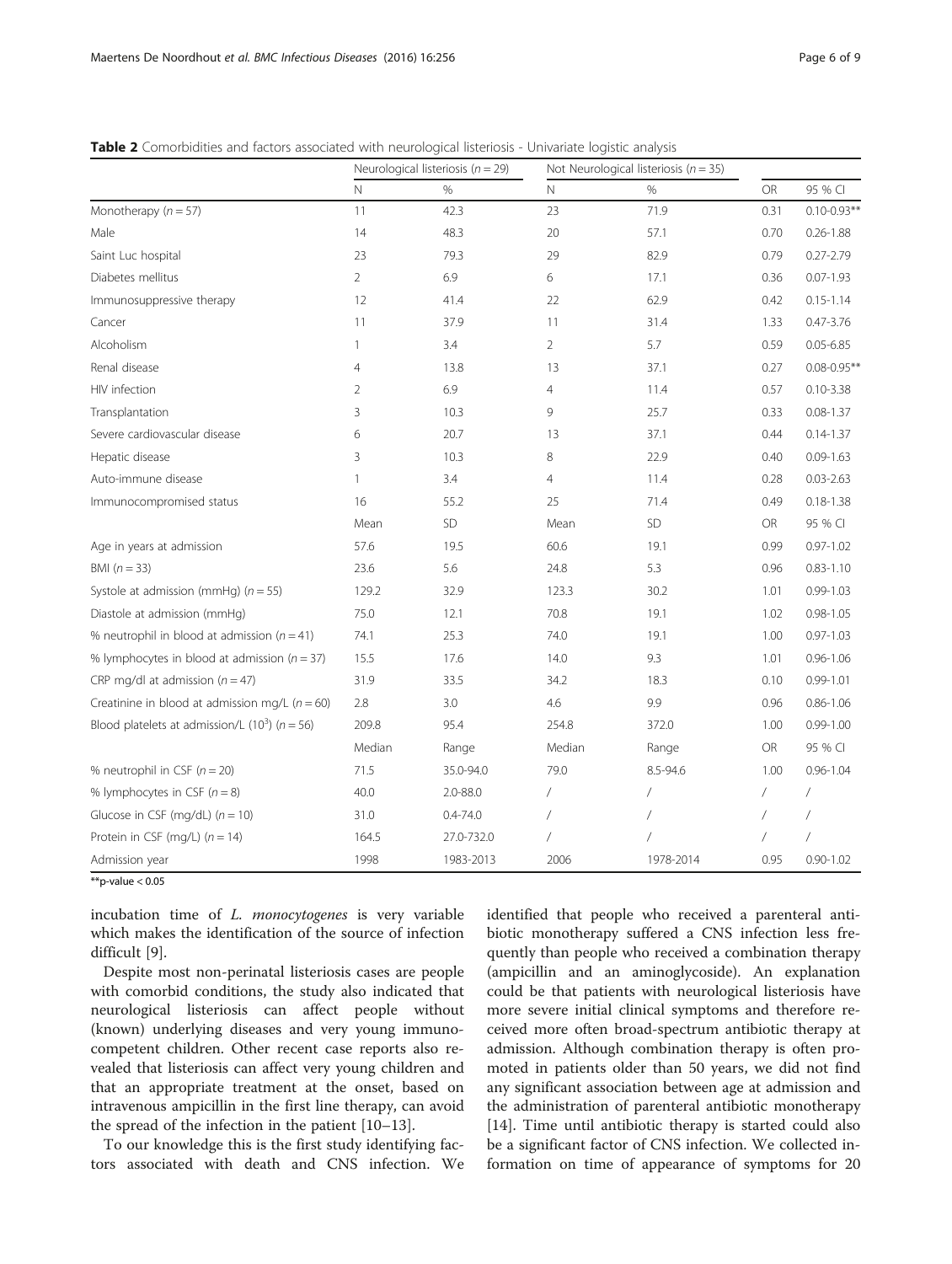<span id="page-6-0"></span>

| <b>Table 3</b> Comorbidities and factors associated with death at hospital - Univariate logistic analysis |  |  |  |  |
|-----------------------------------------------------------------------------------------------------------|--|--|--|--|
|                                                                                                           |  |  |  |  |

|                                                      | Death $(n = 14)$ |           | Alive $(n = 50)$ |           |            |                   |
|------------------------------------------------------|------------------|-----------|------------------|-----------|------------|-------------------|
|                                                      | $\mathsf N$      | $\%$      | $\mathbb N$      | $\%$      | OR         | 95 % CI           |
| CNS infection                                        | 6                | 42.3      | 23               | 46.0      | 0.88       | $0.27 - 2.91$     |
| Monotherapy ( $n = 57$ )                             | 7                | 77.8      | 27               | 56.3      | 2.72       | $0.51 - 14.49$    |
| Male                                                 | 9                | 64.3      | 25               | 50.0      | 1.80       | $0.53 - 6.13$     |
| Saint Luc hospital                                   | 12               | 86.0      | 40               | 80.0      | 1.50       | 0.29-7.81         |
| Diabetes mellitus                                    | $\overline{2}$   | 14.3      | 6                | 12.0      | 1.22       | $0.22 - 6.85$     |
| Immunosuppressive therapy                            | 8                | 57.1      | 26               | 52.0      | 1.23       | $0.37 - 1.07$     |
| Cancer                                               | 7                | 50.0      | 15               | 30.0      | 2.33       | $0.70 - 7.82$     |
| Alcoholism                                           | $\mathbf 0$      | 0.0       | 3                | 6.0       | $\sqrt{2}$ | $\sqrt{2}$        |
| Renal disease                                        | 7                | 50.0      | 10               | 20.0      | 4.00       | $1.14 - 14.48***$ |
| HIV infection                                        | 1                | 7.1       | 5                | 10.0      | 0.69       | $0.07 - 6.46$     |
| Transplantation                                      | 5                | 35.7      | $\overline{7}$   | 14.0      | 3.41       | 0.88-13.22        |
| Severe cardiovascular disease                        | 8                | 57.1      | 11               | 22.0      | 4.73       | $1.35 - 16.54***$ |
| Hepatic disease                                      | 5                | 35.7      | 6                | 12.0      | 4.07       | $1.02 - 16.30**$  |
| Auto-immune disease                                  | $\mathbf 0$      | 0.0       | 5                | 10.0      | $\sqrt{2}$ | $\sqrt{2}$        |
| Immunocompromised status                             | 11               | 78.6      | 30               | 60.0      | 2.44       | $0.61 - 9.88$     |
|                                                      | Mean             | SD        | Mean             | SD        | <b>OR</b>  | 95 % CI           |
| Age in years at admission                            | 67.9             | 9.9       | 56.8             | 20.5      | 1.04       | $0.98 - 1.09$     |
| BMI $(n = 33)$                                       | 25.4             | 3.0       | 24.0             | 5.8       | 1.05       | $0.90 - 1.23$     |
| Systole at admission (mmHg) $(n = 55)$               | 116.7            | 20.6      | 127.5            | 32.8      | 0.99       | $0.97 - 1.01$     |
| Diastole at admission (mmHg)                         | 68.7             | 10.5      | 73.3             | 17.5      | 0.98       | $0.94 - 1.03$     |
| % neutrophil in blood at admission ( $n = 41$ )      | 69.7             | 30.8      | 75.1             | 18.9      | 0.99       | $0.96 - 1.02$     |
| % lymphocytes in blood at admission ( $n = 37$ )     | 11.7             | 9.5       | 15.2             | 13.7      | 0.97       | $0.89 - 1.06$     |
| CRP mg/dl at admission $(n = 47)$                    | 55.1             | 110.5     | 28.1             | 32.3      | 1.01       | $0.96 - 1.02$     |
| Creatinine in blood at admission mg/L ( $n = 60$ )   | 7.1              | 15.5      | 3.0              | 3.6       | 1.06       | $0.97 - 1.16$     |
| Blood platelets at admission/L $(10^3)$ ( $n = 56$ ) | 170.7            | 86.3      | 248.9            | 314.5     | 0.98       | $0.99 - 1.01$     |
| % neutrophil in CSF $(n = 20)$                       | 83.8             | 11.5      | 67.4             | 23.8      | 1.06       | $0.94 - 1.19$     |
|                                                      | Median           | Range     | Median           | Range     | OR         | 95 % CI           |
| Admission year                                       | 2004             | 1984-2013 | 2003             | 1978-2014 | 1.01       | $0.95 - 1.07$     |

\*\*p-value < 0.05

patients. If we assume that antibiotic therapy was implemented at admission, we did not find significant difference of time until antibiotic therapy between CNS infection cases and non CNS infection cases.

We also identified that patients with a renal disease suffered less frequently (OR = 0.18,  $p = 0.020$ ) from a CNS infection. One explanation could be that people suffering from a chronic renal disease  $(n = 7)$  receive a prophylactic antibiotic therapy that may protect against CNS infection. We also found that severe cardiovascular (OR = 4.72,  $p = 0.015$ ) disease was the main factor associated with death caused by listeriosis. However, given the small sample size of our study, these estimates should be interpreted with caution and in the context of any other available information [[15\]](#page-8-0).

Moreover an acute severe illness (e.g. cardiovascular diseases) was a strong risk factor for mortality at the hospital.

In a public health context our findings could improve listeriosis burden estimations because we present rare data on type and duration of sequelae caused by CNS infections associated with listeriosis, both crucial parameters in the calculation of the number of years lived with disability, one of the two components included in the DALY calculation [[16, 17\]](#page-8-0). We also think that these results could be a starting point for future burden of listeriosis studies aiming to take comorbidities into account. Ignoring comorbidities, as is the case in many burden of disease studies, could overestimate the overall disease burden [[6\]](#page-7-0), especially in the context of an ageing population. Correcting for comorbidities could be relevant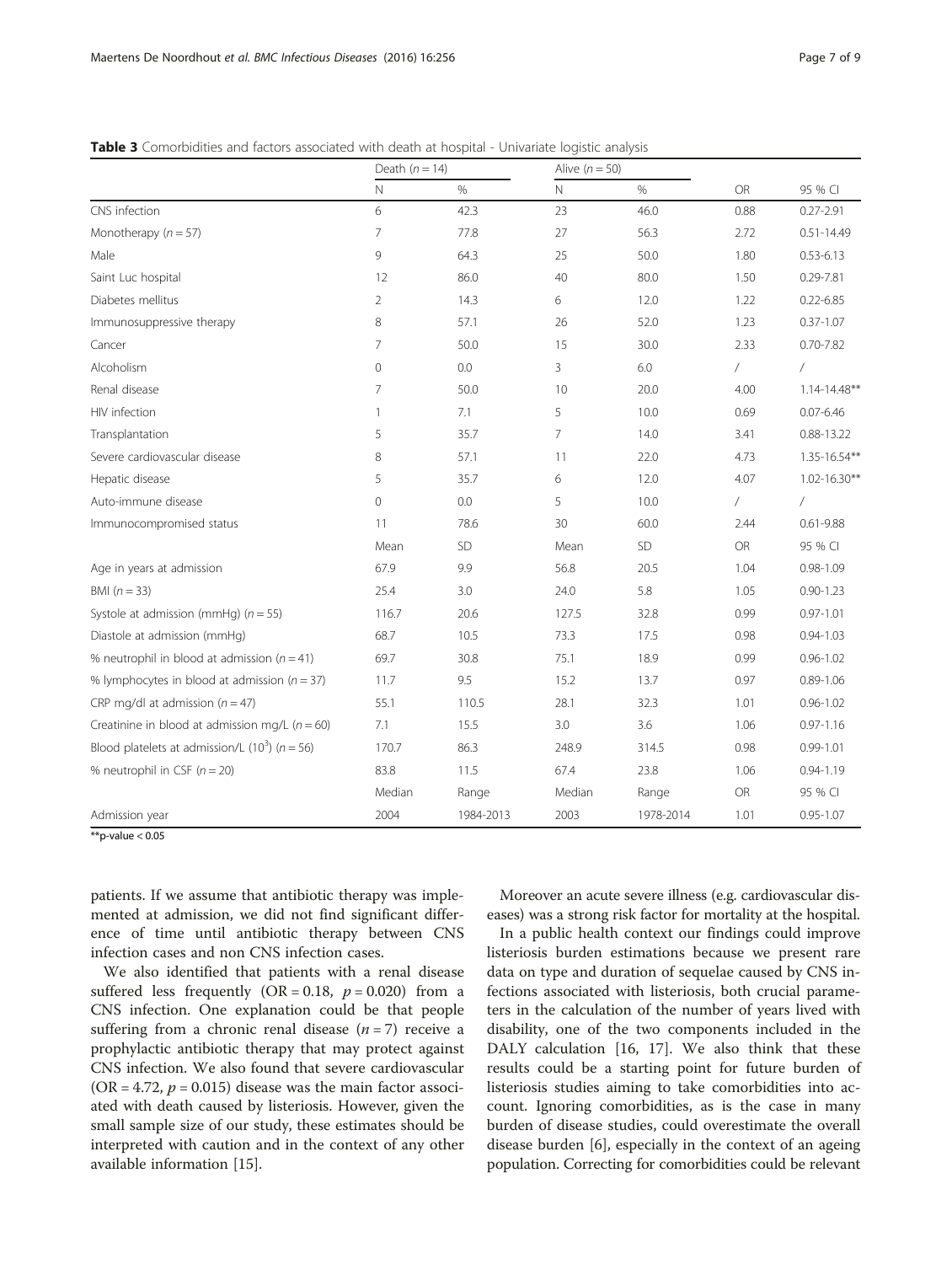<span id="page-7-0"></span>to support policy intervention strategies. Strategies for the estimation of the prevalence and severity of multimorbid conditions do exist [[18](#page-8-0)]. However, these strategies typically assume independence between the occurrence of different diseases and symptoms. Our estimates show that this is not true for listeriosis and its comorbidities.

The main limitation of our study may be that it is not necessarily representative of all non-perinatal listeriosis cases in Belgium, as the data came from two Belgian university hospitals. Both hospitals were located in Brussels and the Walloon region, excluding Flanders. However, 'Les Cliniques Universitaires saint Luc', counting 979 beds, is the third biggest hospital in Belgium and 'Le Centre Hospitalier Universitaire', counting 595 beds, is the second biggest hospital in the Walloon region. The two hospitals are also affiliated with a university and probably received most severe listeriosis cases. Finally, we expect that patients suffering of a CNS infection will be frequently transferred to a university hospital because of the need of intensive care making the representativeness of our sample reasonable.

Another weakness of our study may be the retrospective design and the long observation duration (>40 years). However, listeriosis is a rare disease making the use of a prospective study design difficult. A retrospective design and long observation duration allowed us to collect a study population sufficiently large to perform a parametric statistical analysis.. Moreover, we did not identify a significant effect of year at hospital admission on death and on CNS infection. The broad categories of comorbidities allowing statistical analysis could also be a limitation for clinicians and public health professionals to easily focus on a specific disease or health condition. To remedy this, we described each case included in disease groups (e.g. severe cardiovascular diseases) in detail.

## Conclusion

In a public health context our study could improve burden of listeriosis estimations because we proposed rare data on type and duration of sequelae caused by CNS infection associated with listeriosis, both crucial parameters in the calculation of the number of healthy life years lost by a disability, one of the two components included in the DALY calculation. Our results could also be an initial contribution to future burden of listeriosis studies aiming to take into account multi-morbidity in summary measure of population health. Additional data on neurological sequelae and comorbidities underlying listeriosis collected through other retrospective studies could be added to the data at hand to improve our estimations.

## Additional file

[Additional file 1:](dx.doi.org/10.1186/s12879-016-1602-3) Data on non-perinatal listeriosis cases collected in two Belgian university hospitals: 'Le centre hospitalier universitaire' (CHU) in Liège in the period 2003-2013 and 'Les cliniques universitaires saint Luc' (UCL) in Brussels in the period 1978-2014 (April). (XLSX 35 kb)

#### Acknowledgments

We would like to thank Jessica Jacques (Le centre hospitalier universitaire, ULg) and Henri Nielens (Cliniques universitaires saint Luc, UCL) for their precious help in data collection.

#### Funding

The Université catholique de Louvain (Brussels, Belgium) funded the study. All authors had full access to all study data, and the analysis, interpretation, and the decision to publish were solely the responsibility of the authors.

#### Availability of data and materials

The dataset supporting the conclusions of this article is included within its Additional file 1.

#### Authors' contributions

CMdN: study design, data-collection, data analysis, drafting the manuscript; BD: data analysis, critically revising the manuscript; AMdN: data-collection, data analysis, critically revising the manuscript; JB: data-analysis, critically revising the manuscript; JH: critically revising the manuscript; AH: dataanalysis, critically revising the manuscript; NS: data analysis, critically revising the manuscript. The final version of the manuscript has been read and approved by all authors.

#### Competing interests

The authors declare that they have no competing interests.

#### Consent for publication

Not applicable.

## Ethics approval and consent to participate

The study was approved by hospital-faculty UCL-saint Luc ethical committee (reference: 2014/10MAR/090). The consent of the patient was not requested by the ethical committee, because data were analyzed anonymously.

#### Author details

<sup>1</sup>Institute of Health and Society (IRSS), Université catholique de Louvain, Clos Chapelle-aux-Champs, 30 bte B1.30.15, Brussels 1200, Belgium. <sup>2</sup>Ghent University, Merelbeke, Belgium. <sup>3</sup>University of Florida, Gainesville, Florida, USA. <sup>4</sup>University Department of Neurology, CHR Citadelle, Liège, Belgium.<br><sup>5</sup>Department of Neurology, University Medical Center, Göttingen, German Department of Neurology, University Medical Center, Göttingen, Germany. 6 Department of Public Health, Erasmus MC, Rotterdam, The Netherlands. 7 Utrecht University, Utrecht, The Netherlands.

#### Received: 2 December 2015 Accepted: 27 May 2016 Published online: 07 June 2016

#### References

- 1. Murray EGD, Webb RA, Swann MBR. A disease of rabbits characterized by a large mononuclear leucocytosis, caused by a hitherto undescribed bacillus: Bacterium monocytogenes. Pathol Bacteriol. 1926;29:407–39.
- 2. Swaminathan B, Gerner-Smidt P. The epidemiology of human listeriosis. Microbes Infect. 2007;9(10):1236–43.
- 3. Bajard S, Rosso L, Fardel G, Flandrois JP. The particular behaviour of Listeria monocytogenes under sub-optimal conditions. Int J Food Microbiol. 1996; 29(2-3):201–11.
- 4. Maertens de Noordhout C, Devleesschauwer B, Angulo FJ, Verbeke G, Haagsma J, Kirk M, et al. The global burden of listeriosis: a systematic review and meta-analysis. Lancet Infect Dis. 2014;14(11):1073–82. doi:[10.1016/S1473-3099\(14\)70870-9.](http://dx.doi.org/10.1016/S1473-3099(14)70870-9)
- 5. Doganay M. Listeriosis: clinical presentation. FEMS Immunol Med Microbiol. 2003;35(3):173–5.
- 6. Mathers CD, Iburg KM, Begg S. Adjusting for dependent comorbidity in the calculation of healthy life expectancy. Popul Health Metr. 2006;4:4. doi[:10.1186/1478-7954-4-4.](http://dx.doi.org/10.1186/1478-7954-4-4)